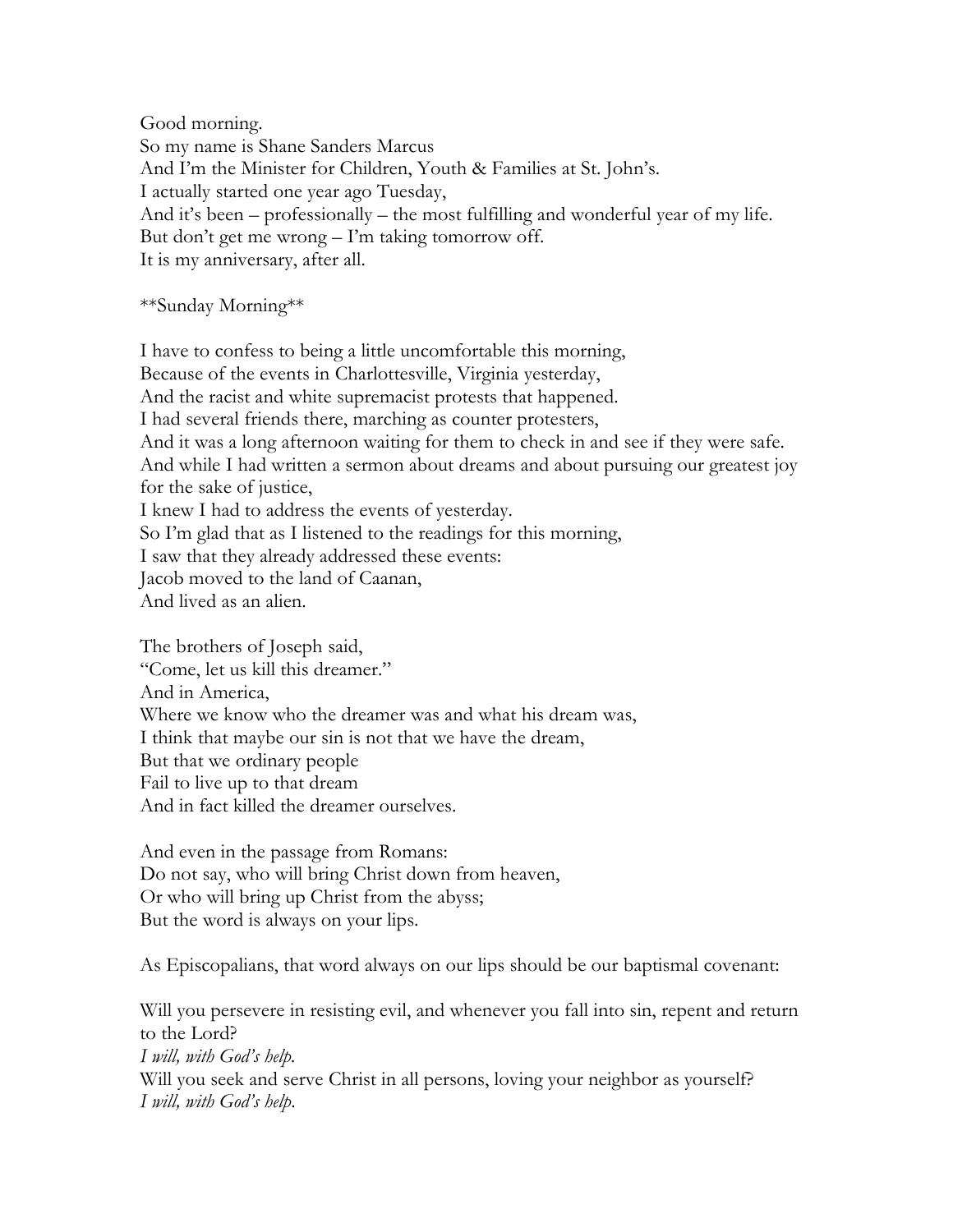Will you strive for justice and peace among all people, and respect the dignity of every human being? *I will with God's help.*

\*\*

One of the things I do week to week is run Children's Chapel during Sunday Services, Taking the wiggliest members of the church During the readings and the sermon: You know, the boring parts?

One thing I appreciate about the structure I inherited for Children's Chapel – And I think it ultimately comes from our Godly Play class for pre-K students – Is beginning every Sunday with a wondering question.

It's usually a little abstract, and it previews the lesson or the spiritual practice for the morning.

So for a moment, I'm going to ask you to be quiet and wonder about this question:

What do you want so deeply that it scares you?

 $||\sim^{\ast\ast}||$ 

Today I find myself firmly in Peter's shoes.

Well, let's be real. It was the first century. He was on a boat – He definitely wasn't wearing shoes. So I guess that makes me even more likely to stand right with him!

So first Century Peter is on the boat. He has no North Face rain jacket. He has no xenon headlights. And – tragedy of tragedies – He has no iPhone weather app with an hour by hour forecast, Google Maps voice technology telling him which way to turn, Or even my sweet beloved flashlight app.

He's been in the boat all night through a fierce thunderstorm, Completely, totally, and utterly at the mercy of the waves and the wind. He hasn't slept. And I don't know about you, But I tend towards being pretty unpleasant when I haven't slept.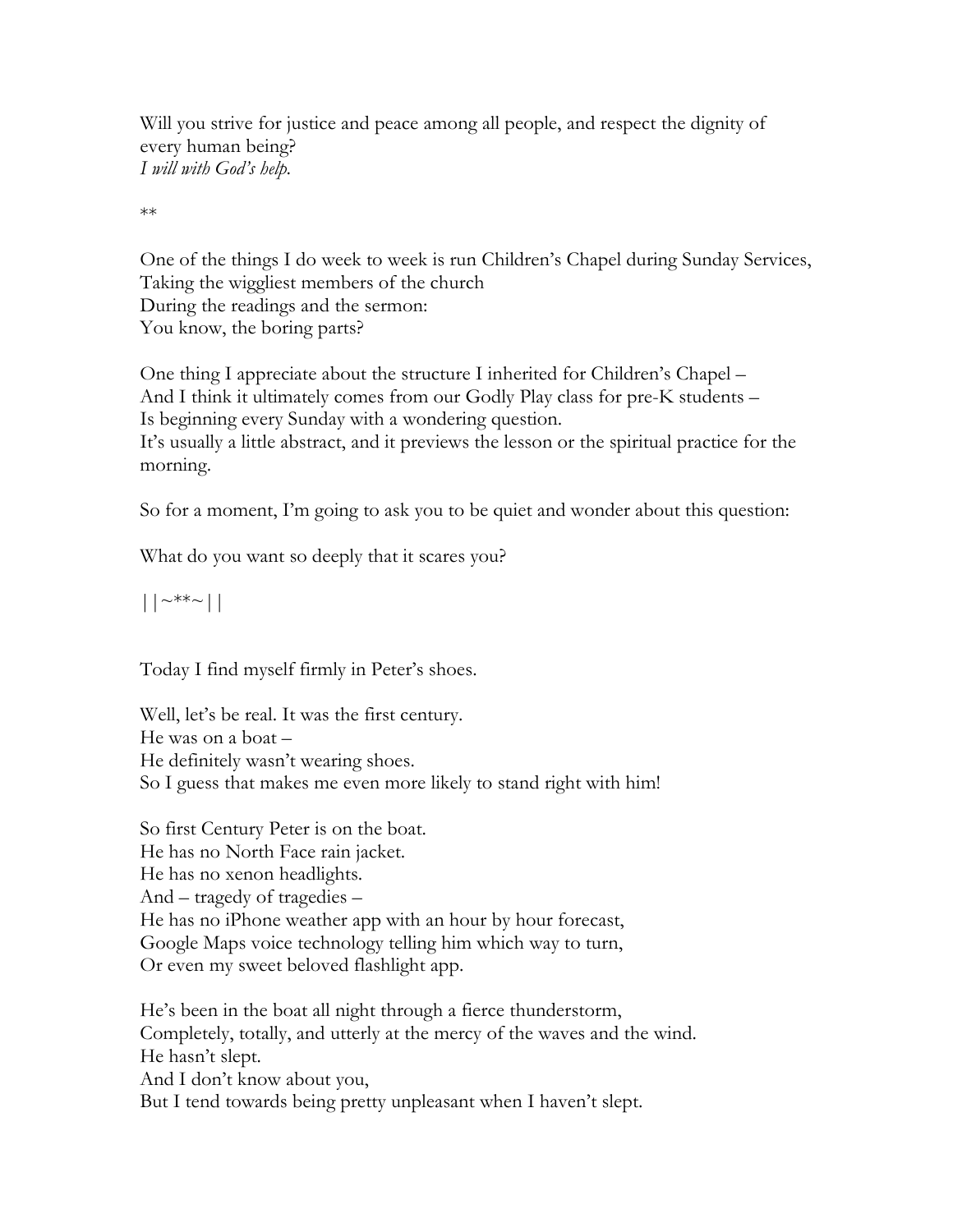In that state, I suppose we can forgive the disciples for being terrified: It is a ghost! They were wondering: "Are we going to get out of this alive?"

Remember <u>our</u> wondering question? What do you want so deeply that it scares you? With that in mind, hear these beautiful, beautiful words from Jesus: Take heart. It is I. Do not be afraid.

But back to standing in Peter's shoes - Er, his place. Standing with him. Whatever, shoes aren't important, The ground wherever you put your feet is holy.

Peter, with his feet planted firmly in the boat, Exhausted, sleep-deprived, terrified by the wind and terrified by this "ghost" Hears Jesus' words: Take heart. It is I. Do not be afraid.

The voice of Jesus created an overwhelming joyful *need* within him: "I want to go out there. If he can do it I can do it. I want to go out there. I want to be with him."

And even though he's been told: Take heart. It is I. Do not be afraid. His response is so exactly my own: Lord-IF

…

IF it is you, Command me to come to you on the water.

The voice of Jesus created this joy within Peter, This desire, And even power. But even then, Knowing what he wants, now,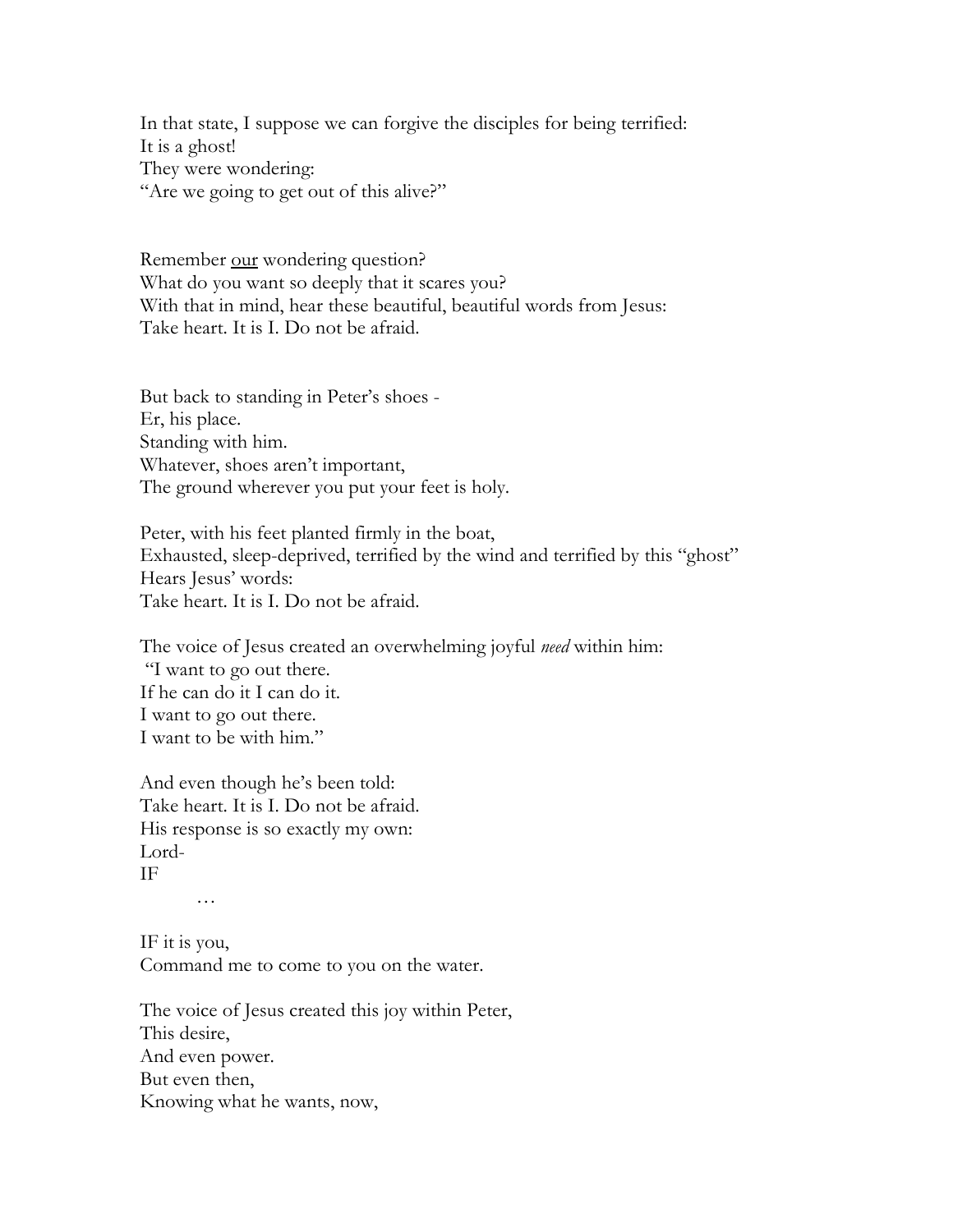And what he wants so much the joy of it scares him: He still asks for permission before he goes out to get it. Even when he's already been told NOT to fear, He still has to be told AGAIN that it's OK to go and get it.

A therapist told me once that I needed to be more impulsive, She said she could tell that I was a person who didn't act, much, Unless I knew how my actions were going to be viewed and received by others.

Time, I'm somewhat ashamed to admit, Has mostly proved her right. I'm a person who craves approval. I hedge my bets. I make sure that before I start anything, it's going to be seen positively, Or that at least I can spin it in a positive way.

And sometimes, even when I know what I want, I have to have permission to go get it. It happened just this week: We had a pool party scheduled for Thursday, And of course that meant there were rainstorms And it was below 70°. I *knew* I needed to cancel the pool party, And substitute a movie night or bowling or something. But first I waited a couple of hours obsessively checking the magic iPhone forecast. Then I drove into church and called John Corlett, our host for the pool. And then when I saw I had a voicemail from *him*, I *still* copied Susan on the e-mail making the switch, Still looking for approval and affirmation and permission.

Why do I crave that approval? Why do I need permission? Why am I, like Peter, so often stuck in the boat?

So if you've made it with me this far, I'm going to warn you – There's a big word coming here. I'm sorry.

In these moments – When I need to ask why, And the reason why I have to ask permission to pursue my own joy Is because my theology is off.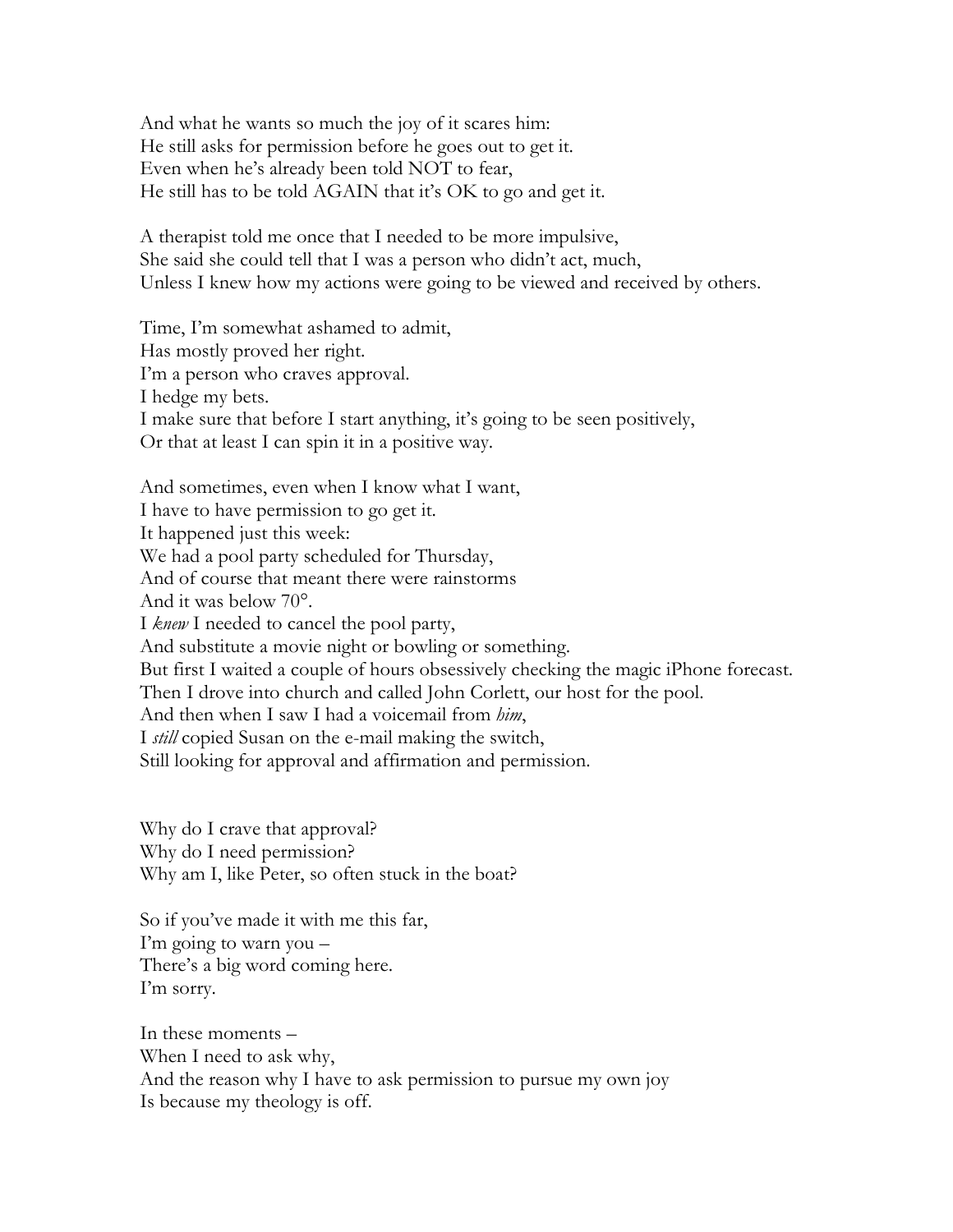Yeah I said it In an outdoor sermon at a lake Theology.

I don't blame myself, always, for my theology being off: I'm in Peter's shoes, after all.

Here's Peter, in the boat. There's Jesus, over there. Peter, human. Jesus, God.

Human being, emotions all contained inside, body/soul mixed up together.

Jesus, God, over there, Jesus as flesh but God as Spirit, something else entirely, A barrier fixed between the two.

But I don't believe that theology. I don't believe that I'm down here and God is up there, That I can't know or experience "God" Who is this all-powerful spirit unknowable by human means, Completely cut off from me. I don't believe that the bad things I do are messed up human me And the good things I do are God taking control of me.

I believe the whole world is charged with the grandeur of God, A Trinitarian flow of love that exists within itself Yet overflows into creation and Is itself the love inside me, The passion and joy that are wholly unique to me, God's expression of love through Shane in the world.

One ancient theologian (Gregory of Nyssa) puts it this way: What you truly Desire Is God's calling in your life.

A more recent saying puts it this way: Your greatest calling is at the place where your deepest joy and the world's great hunger meet.

What separates Jesus from Peter (And from me) Is this tiny little sentence buried at the beginning of the gospel reading: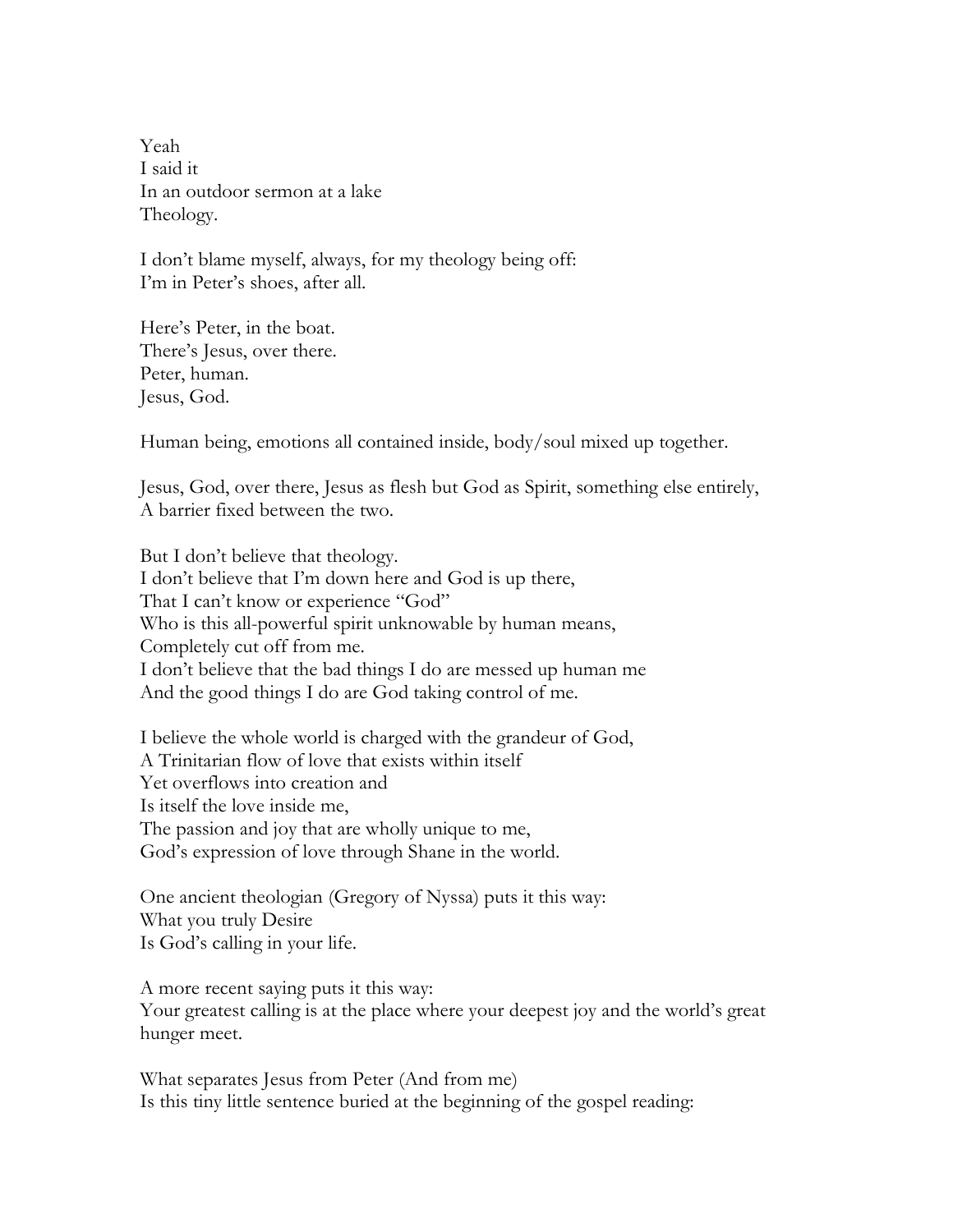Jesus went way on his own to pray. He sent the disciples away. He dismissed the crowds. And then he went on his own to pray. He went up the mountain physically, But spiritually he went inside himself to find the divine source of his joy.

Peter and I, on the other hand – We don't always know what our joy is. We have to ask questions about it. No matter how much you tell us not to be afraid, How much you reassure us that whatever we want is ok, How much approval you pour out on us, We are still going to want to ask for permission to do it. Because we are thinking that God is out there, over there, in front of us, External to our identities.

But we need to go deep, To find where God is inside us. We need to embrace a healthy solitude of prayer, Of meditation, To find the divine source of our joy, To hear the voice of the triune God resounding within us, To find the flow of love and joy pushing us out of the boat.

One of my favorite songs begins like this:

I know you've been afraid Don't know what to do You've been lost in the questions I don't know what to say I'm sure if I were you I'd proceed with some caution

But I want you to know When the joy that you feel Leaves a terrible ache in your bones It's the voice of Jesus Calling you back home

And I wonder.